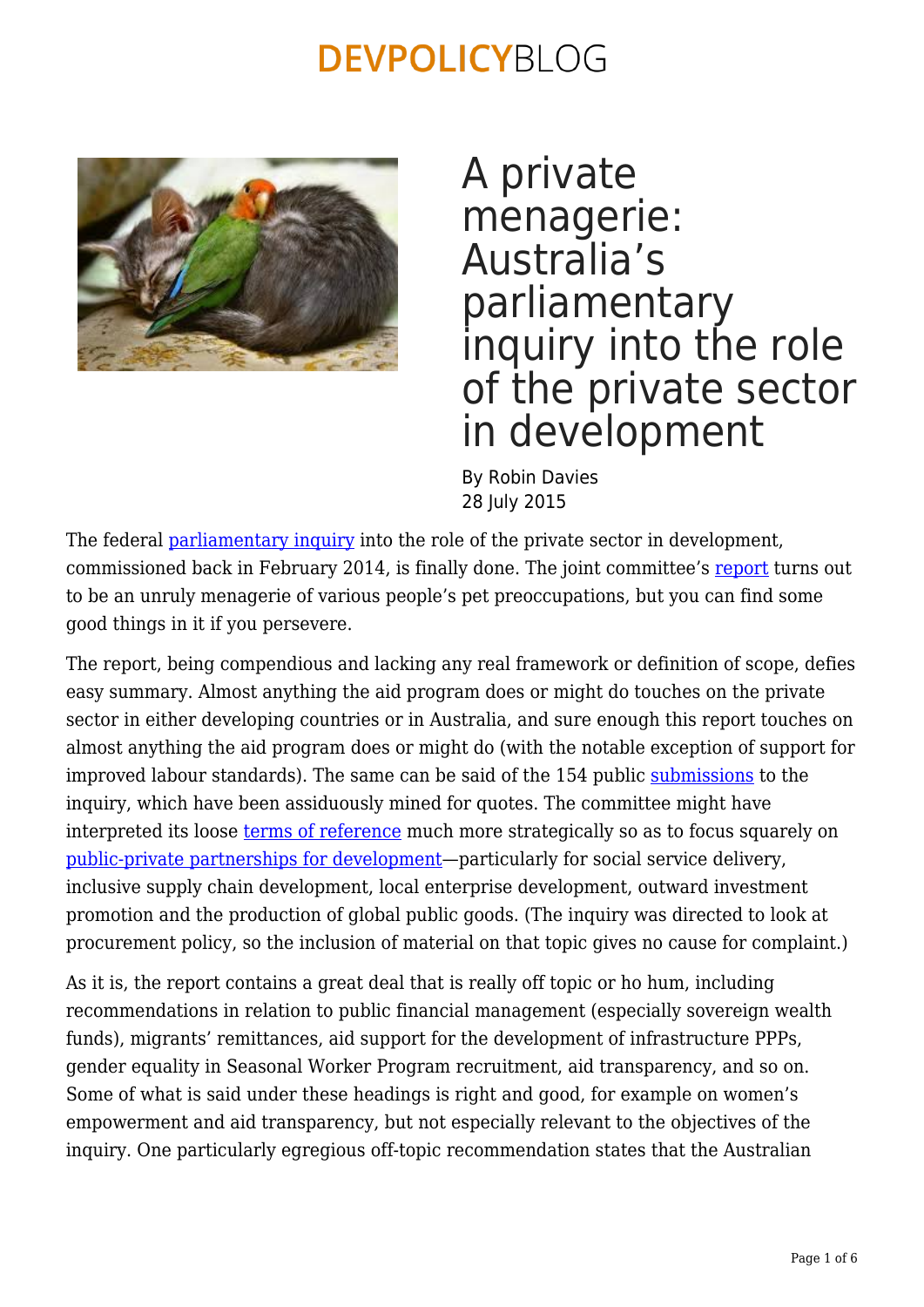government should 'inform the Australian Parliament of any significant changes proposed by multilateral organisations that could impact on Australia's interests prior to any decision being taken' (Rec 24). On looking into the details, it becomes apparent that this responds to a [submission](http://www.aph.gov.au/DocumentStore.ashx?id=2c0336b6-5e14-4128-b74e-752f030b4a82&subId=253176) [pdf] from the Minerals Council of Australia complaining about a 2013 decision of the World Bank's board, quite a balanced one in fact, to place [constraints](http://theconversation.com/world-bank-kicks-coal-but-will-the-rest-of-the-world-follow-16392) on lending for fossil fuel projects. What on earth has this to do with the role of the private sector in development?

The discussion below covers the report's recommendations in a very selective way as they relate, or do not relate, to four topics: the present untied-aid policy; support for the private provision of social services; the establishment of an Australian Development Finance Institution; and the role of the private sector in promoting poverty reduction and economic development under its own steam.

### *The tying of aid procurement*

The report's most controversial recommendation is that the government 'review its untied grants policy' (Rec 24, again) and in particular 'review development and humanitarian assistance with a view to increasing the proportion of in-kind aid to better meet our new national objectives' (Rec 25). No argument is given for these recommendations other than that untying is believed to reduce 'badging' opportunities and that some other donors have untied aid procurement less than Australia has. Uniquely in this report, not a single quote from a public submission is adduced in support of these two recommendations (see pp. 220‑222). The underlying thought, spelled out in the report's foreword by committee chair Dr Sharman Stone (Lib), is that victims of disasters and conflicts should not be deprived of fresh, high-quality, fairly-priced Aussie produce. Somehow, tying procurement of such produce would deliver 'value for money' and, somehow, said produce would be delivered 'just in time' to save on warehousing costs (p. *ix*). Fresh fruit, straight to your door.

This parrot is deathless. DFAT Secretary Peter Varghese did his best to bury it singlehandedly following the change of government (e.g. see [here,](http://parlinfo.aph.gov.au/parlInfo/search/display/display.w3p;query=Id%3A%22committees%2Fcommsen%2F012cc87b-e133-444f-ae72-00497427437a%2F0000%22) p. 66). Eventually, some ten months later, the government itself [got around](https://devpolicy.org/continuity-in-australian-aid-policy-20140707/) to affirming unambiguously that aid procurement would remain untied. Most recently, the government's commitment to untied aid has been explained and quite heavily underscored in its [aid-for-trade strategy](http://dfat.gov.au/about-us/publications/Pages/strategy-for-australias-aid-for-trade-investments.aspx) (p. 7). However, Dr Stone—who represents the fruit growers of Victoria's Goulburn valley and earned her doctorate in economics and business for a thesis on international trade in food—is a sworn enemy of her own party's policy in this area. At one point she even unilaterally [announced](https://devpolicy.org/tinned-fruit-anyone-tied-aid-rides-again-20140611/) it would change. It did not, but Dr Stone still belongs to the same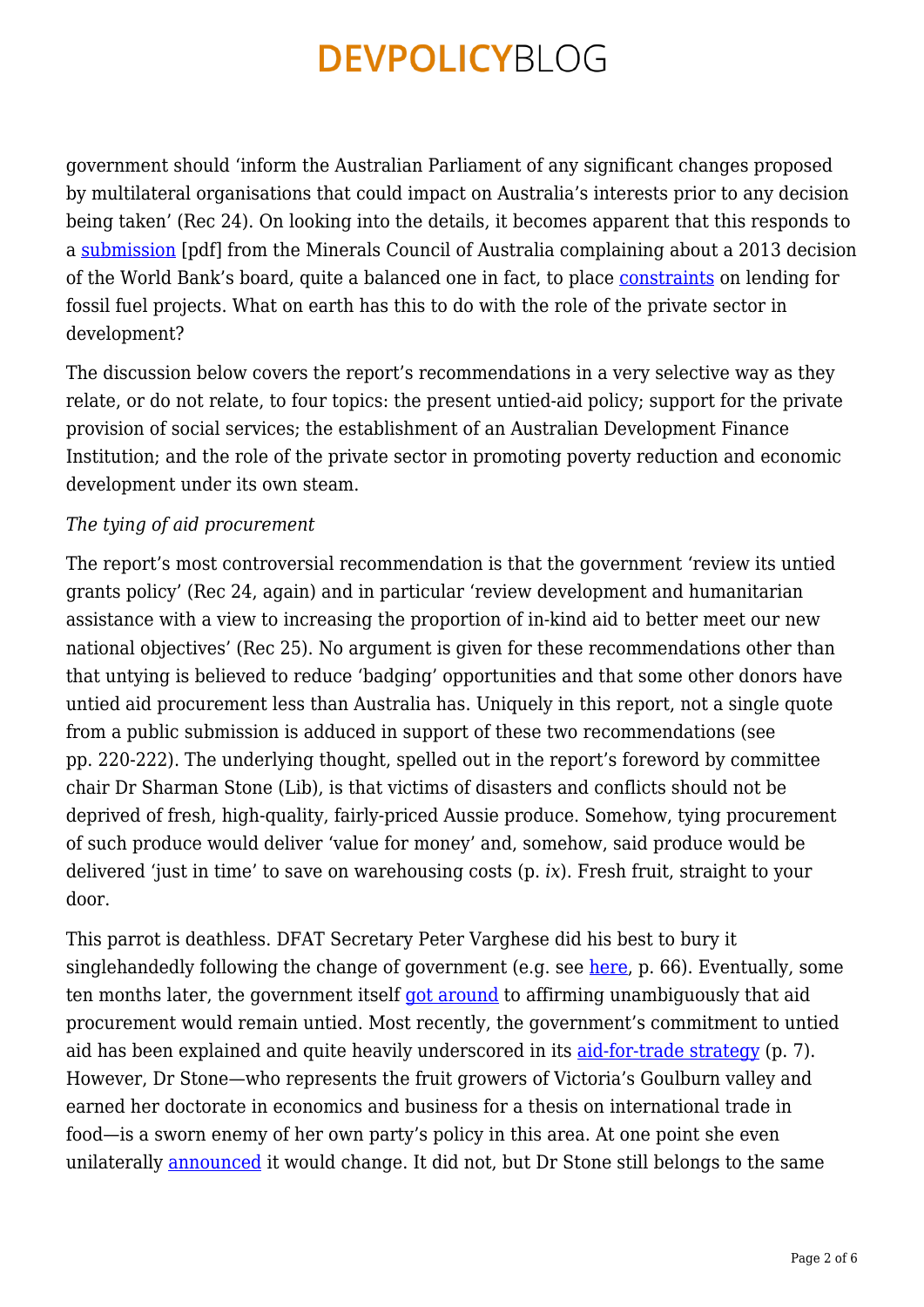### faction as Théophile Gautier's cat:

*The eyes of the cat, fixed upon the parrot with an intensity that had something of fascination in it, plainly said … : "Green though it is, that chicken must be good to eat." (My Private Menagerie, 1869)*

In any case, the policy is presumably not about to change and it shouldn't. The UN World Food Programme, Dr Stone's primary bugbear, should buy its food as cheaply as it can get it, and as close to where it is needed as possible. The aid program should not be used to compensate Australia's farmers for any loss of competitiveness associated with the agricultural policies of other countries. Perhaps it was inevitable that the report would recommend in this way, given Dr Stone's role and known views. But it is very surprising that no other committee member from any party bothered to dissent, as is often done in these inquiries.

### *Private provision of social services*

One recommendation of the report with which it should be easy to agree is that Australia should do more to support private providers of healthcare services in the region (Rec 4). However, the restriction of this recommendation to the health sector, and the notion that Australia should create a 'flagship' private healthcare initiative in this sector, appear to owe more to urgings from Australian suppliers of healthcare services than to any recognition of the significance of non-government social service providers. The same recommendation could as well have been made in relation to education services, or water supply and sanitation services. In all these areas, private suppliers, who are often non-profit suppliers but not charities, play an important role and deserve more support than they get from Australian aid, which in fact is close to nil. However, it doesn't follow that they necessarily need help from Australian suppliers of these same services, or Australian regulators of such suppliers. They might need much more basic things.

#### *An Australian Development Finance Institution?*

The committee was asked to consider 'additional … financial instruments the Australian government could use to enhance the role of the private sector in development'. This amounted to a request for advice on the merits of creating a bilateral [Development Finance](https://devpolicy.org/in-brief/canada-creates-a-bilateral-development-finance-institution-will-australia-follow-suit/) [Institution](https://devpolicy.org/in-brief/canada-creates-a-bilateral-development-finance-institution-will-australia-follow-suit/) (DFI). The report says rather contradictory things about this. Dr Stone's foreword says, 'the Committee has not recommended this approach. The Australian Government has shown what can be done by partnering with Australia's own world-class financial institutions'. However, DFAT's partnerships with [Westpac](http://foreignminister.gov.au/releases/Pages/2014/jb_mr_140908a.aspx?ministerid=4) and [ANZ](http://foreignminister.gov.au/releases/Pages/2015/jb_mr_150218.aspx), whose actual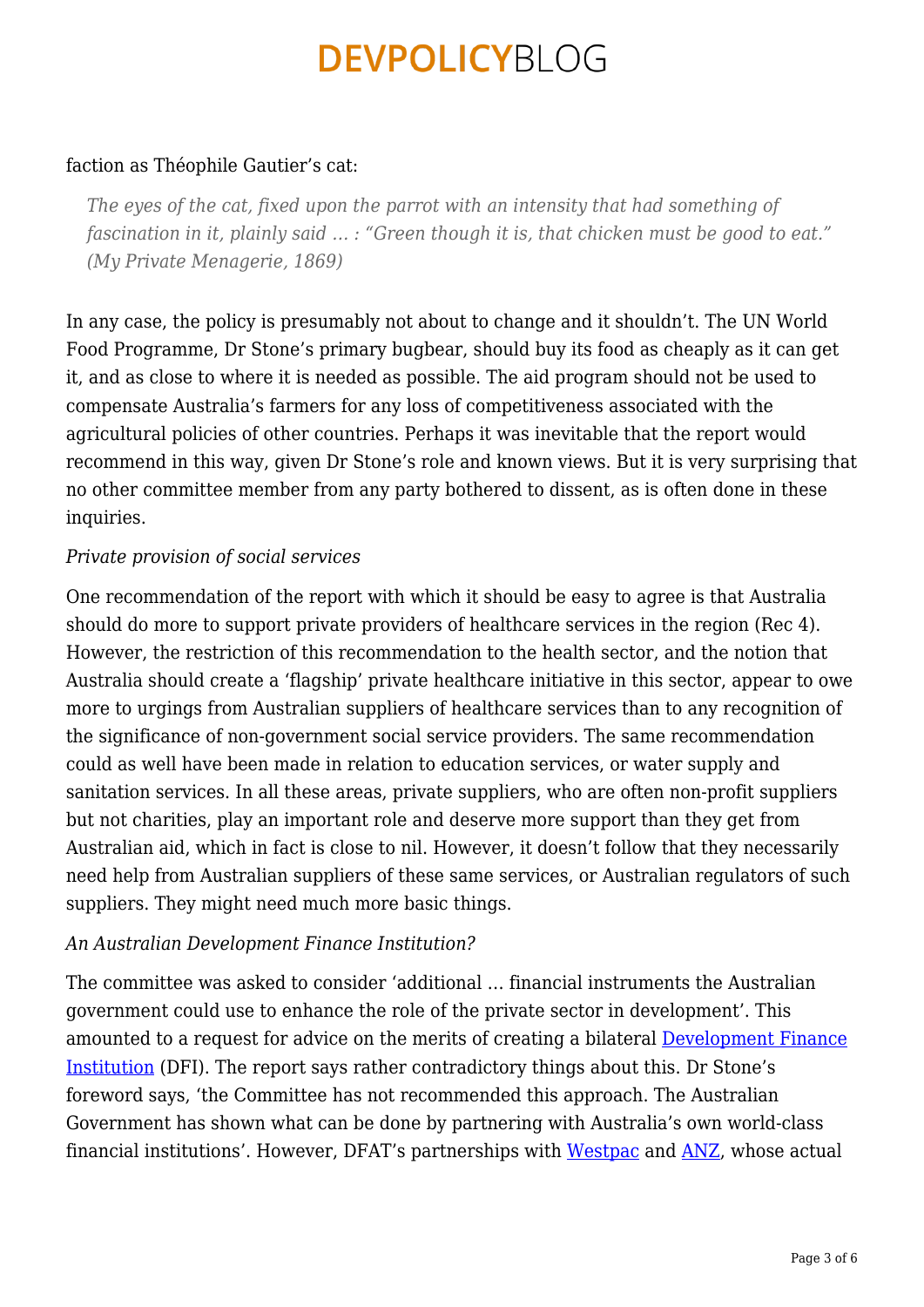outputs, by the way, are entirely unknown, have nothing to do with bringing additional financial instruments into play, and probably not a lot to do with encouraging foreign direct investment in developing countries. If anything, they have to do with increasing access to financial services and financial literacy in certain places, mainly in the Pacific.

The report in any case all but contradicts its own foreword by recommending a review to assess whether Australia should establish a DFI (Rec 21). In making this recommendation, the committee observes that Australia is unlikely to be able to compete with existing and new multilateral DFIs—entirely missing the point that bilateral DFIs are typically created to entice a donor country's own firms to invest in developing countries, with dual development and market development benefits, and little or no ongoing cost to aid budgets following initial capitalisation. Even donors whose aid is largely untied, like the US and Germany, maintain bilateral DFIs with tied procurement. The financing offered by DFIs isn't on aid terms, so the question of aid tying doesn't arise, or rather only arises in connection with any initial or subsequent injections of aid capital. While the fusing of commercial and development objectives, which is usually central to the DFI concept, might not be palatable to everybody, it is surprising that Dr Stone, for one, did not like it. It must be assumed the barrier was in fact the up-front cost of creating a DFI—which was assumed to be too high in the context of a diminished aid budget.

There should in fact be consideration of one proposition in particular: that Australia establish a bilateral DFI for the Pacific region, including Papua New Guinea and Timor-Leste, or perhaps pursue the establishment of an ANZ DFI, for this purpose. Both  $\lim$  [Adams](https://devpolicy.org/private-sector-reservations-and-policies-20150724/) and [Bob McMullan](https://devpolicy.org/development-finance-company-for-australia-and-new-zealand-20140117/) have argued for something like that proposition previously. A DFI for the Pacific need not be a mammoth institution. The costs to the aid budget would be relatively small given that most of the DFI's resource mobilisation capacity would rest on government guarantees rather than paid-in funds. Like other DFIs, the institution would be expected to become financially self-sustaining. And, if well built, a Pacific-focused DFI could be an accessible, responsive institution with priorities, governance arrangements, instruments and procedures appropriate to the region, which will probably never be well served by the larger institutions.

#### *Unsubsidised private sector effort*

The report has too little to say about what Australian business is doing and should be doing under its own steam to contribute to poverty reduction and economic development in the Asia-Pacific. According to the terms of reference, this topic should have occupied the inquiry a great deal; the scope of the inquiry was certainly not confined to the role of official aid in support of private sector activity. For example, in its discussion of social impact investment,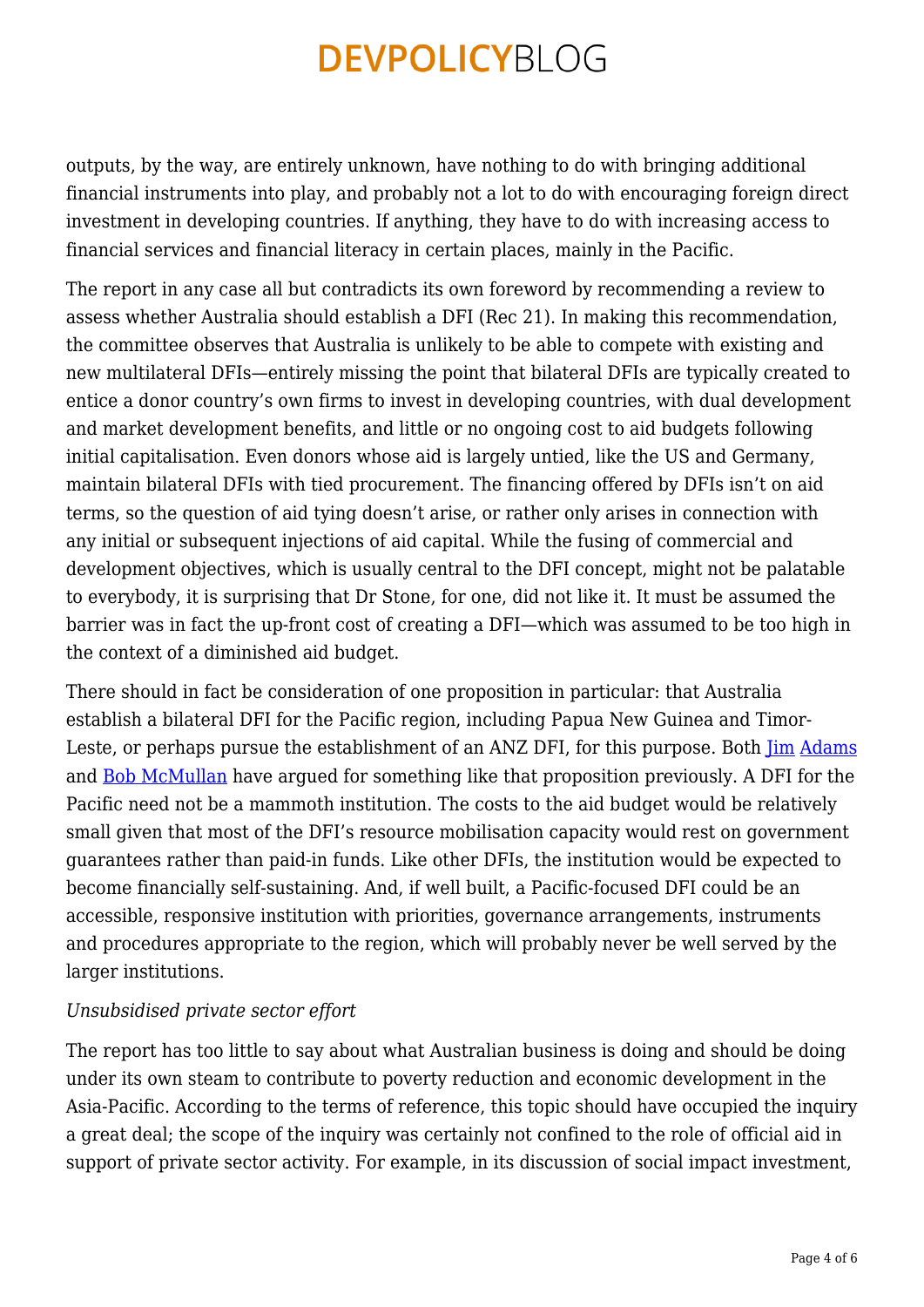the committee's assumption at all times is that the government must figure out how to climb into the picture. But the government need not do that, and risks creating distortions if it does.

When businesses themselves create and observe codes and standards, operate more inclusively, go well beyond the normal run of Corporate Social Responsibility activity, organise around development goals or modify supply chains in response to consumer or shareholder preferences, it will usually be enough that these actions are applauded and encouraged by governments and parliaments. Where governments are actually getting in the way, that's another matter—for example, the committee rightly recommends consideration of legislative change, mirroring changes overseas, to recognise '[benefit](http://www.forbes.com/sites/theyec/2014/05/30/why-consider-a-benefit-corporation/) [corporations](http://www.forbes.com/sites/theyec/2014/05/30/why-consider-a-benefit-corporation/)' that are neither purely profit-driven nor entirely non-profit. On the whole, the report misses an opportunity to highlight what the Australian private sector is doing, and could and should be doing more of, independently of government.

### *Conclusion*

Is there much that's good in this report? The answer to that question might not really matter, as the government is not likely to give it a lot of attention at this late stage in the policy development process. However, some of the committee's recommendations do have merit.

There is a case for considering a bilateral DFI, at least for the Pacific. DFAT should have a 'private sector and philanthropic communication and engagement unit' (Rec 28), provided it is equipped with a clear set of objectives and principles for engagement. That unit should 'introduce a mechanism through which partnerships can be established in a co-owned process to ensure risks, responsibilities and benefits are understood and properly assigned' (also Rec 28) and it should 'monitor and report annually on business partnerships established' (Rec 15). Volunteers should more often be placed with businesses (Rec 7), and less often with government and UN agencies. Women business leaders would benefit from greater opportunities to network and share experience (Rec 11). More could be done to support companies in making their supply chains inclusive (Rec 2), particularly through effective brokering between companies and local organisations. And more could be done to support partnerships to deliver global public goods (Rec 4), though not only in connection with drugs, diagnostics and vaccines.

What is most glaringly absent from the report of the inquiry is a clear articulation of the range of objectives that DFAT or an other official aid agency might have in entering into partnerships, particularly partnerships involving some kind of public subsidy, with private